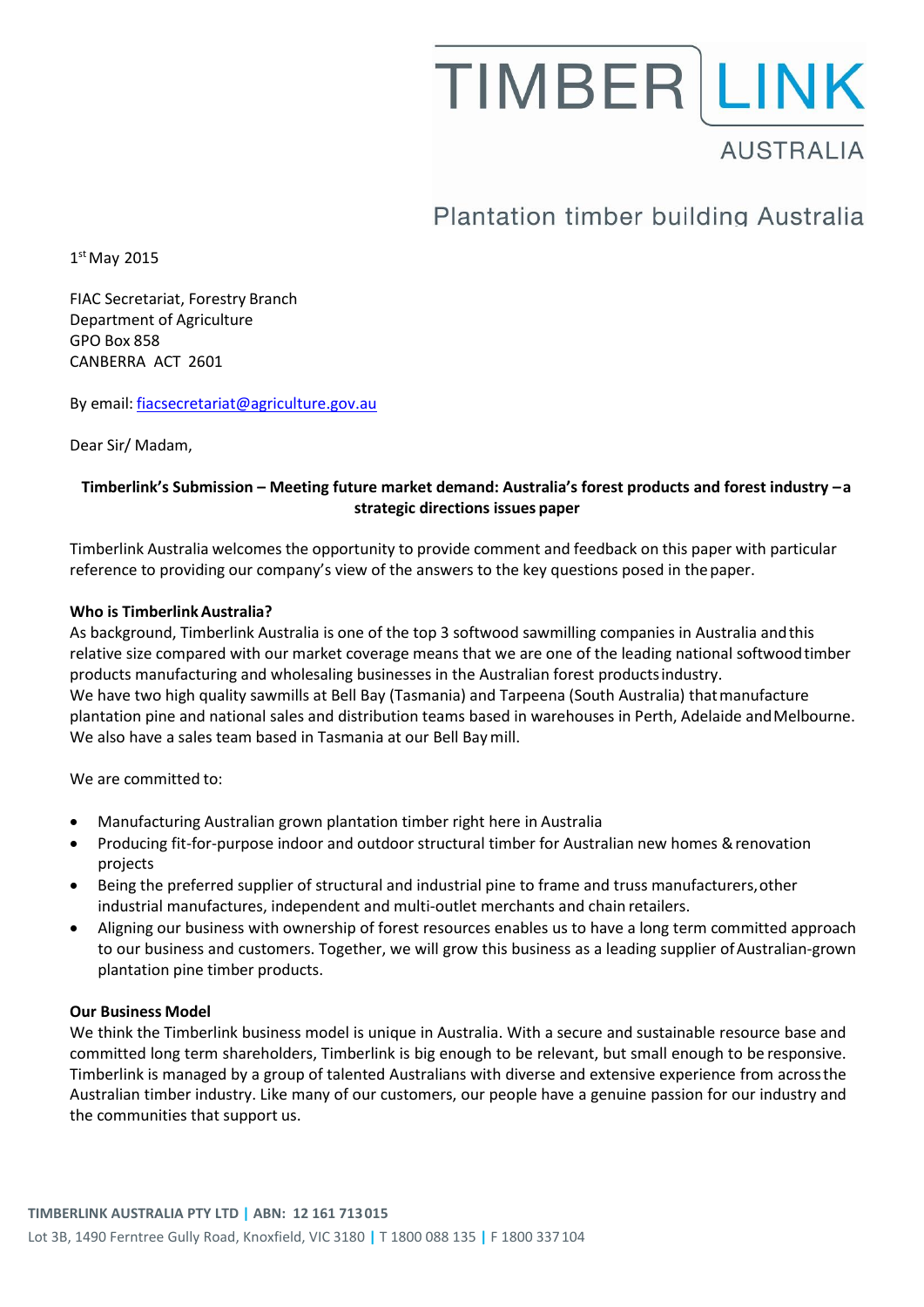#### **Timberlink's six keys for success are:**

- 1. A well-defined clearly communicated strategy
- 2. Execution that consistently meets customers' expectations
- 3. A culture of high performance and high values
- 4. A structure that simplifies working in and with the organisation
- 5. Superior talent at all levels
- 6. Developing a strong mergers & partnerships capability

#### **Company Values:**

Our values are all about openness, fairness, respect, and integrity. Reputation is everything in our business, a business built upon relationships. Continuous improvement is part of the norm on our journey to become a great timber manufacturer with a reliable and responsible supply chain.

Our values are the foundation of our culture which, in turn, our behaviours must reflect.

- We always do our work safely and look out for our mates.
- We continuously grow value for our shareholders, our employees, our communities, our suppliers and our customers.
- We enjoy what we do.
- We communicate openly and don't like surprises.
- We achieve results through having and developing superior talent.
- We are focussed on achieving great results through individual behaviour and great teamwork.

We look forward to working with other industry stakeholders on maintaining and growing the success of Australia's forest products' industry.

#### Yours sincerely, **TIMBERLINK AUSTRALIA**

personal contact details personal contact details personal contact details

**Christine Briggs General Manager Marketing & Business Development**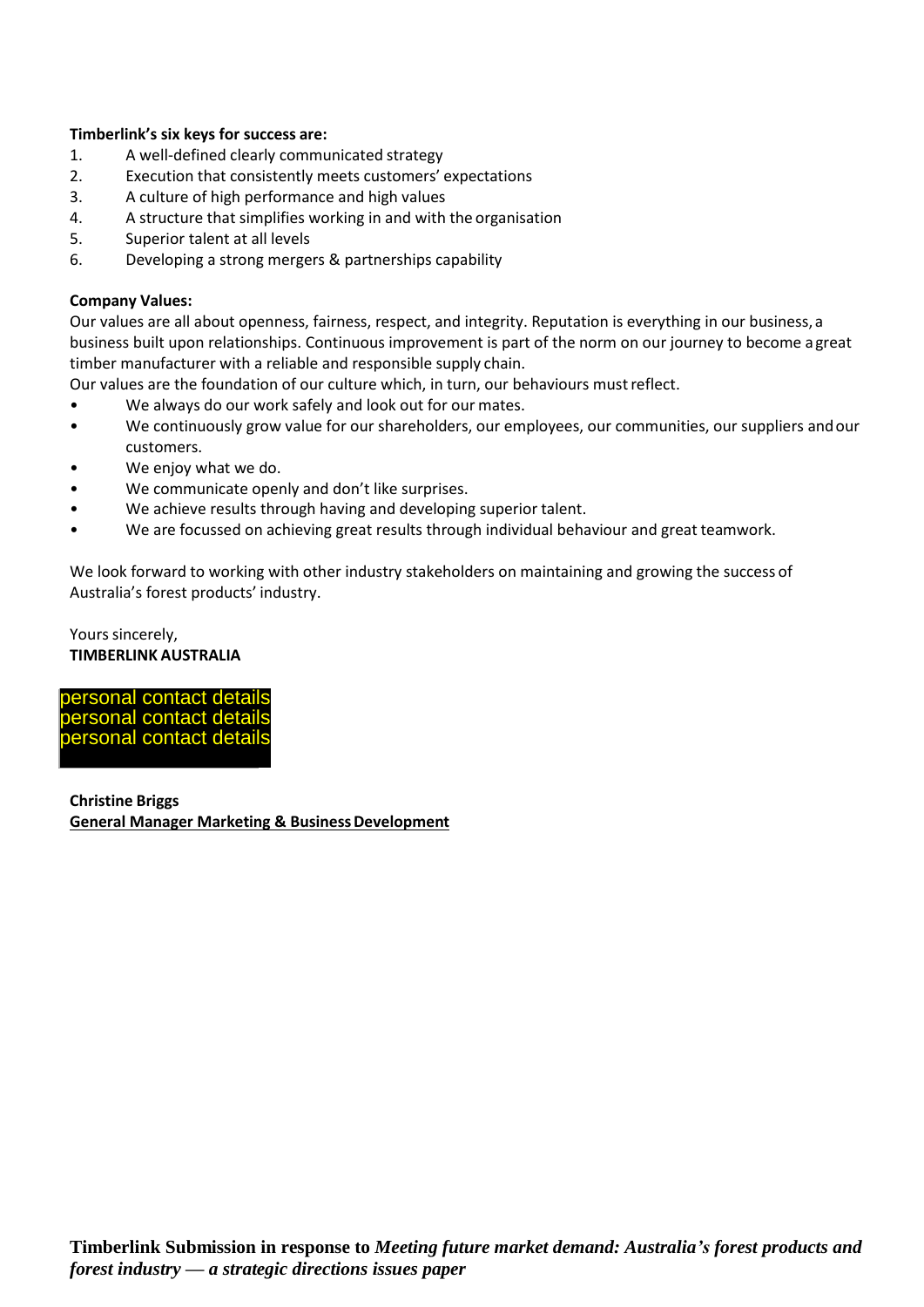#### **Vision and objectives**

1. What should the vision be for the forest products sector in the coming decades?

The Australian forest products sector is a sustainable industry within the Australian economy, responsible fora significant proportion of regional development and employment, with strong community support such thatour built environment has a growing portion of timber products which are sustainably produced and store carbonto benefit future generations of Australians.

As one of a very few renewable resources and predominantly based in rural Australia, to be a worldcompetitive supplier of choice to Australian Industry.

- 2. What specific objectives should underpin this vision?
- Growing timber products demand per capita in Australia
- Development of building regulations and codes to recognise the environmental advantages of timber use and remove current restrictions where evidence indicates this is appropriate.
- Enablers to attract investment to take the industry to a world competitive position, including infrastructure investment in forests and downstream manufacturing
- An incentive program to positively preference sustainably grown Australian manufactured products over imports.

#### **Issue 1: Market trends and pressures**

- 3. What forest products does Australia have a local and/ or international competitive advantage in producing?
- Softwood chip residue from sawlogs
- Local Australian hardwood for decorative applications, particularly internal flooring and furnishings
- Durably treated softwood products for outdoor projects
- 4. What is the potential demand for forest products in the coming decades?
- Overall positive and growing as our population grows
- Opportunity to grow timber's share in non-residential markets
- Softwood demand in Australia is likely to conservatively reach over 4.5m m3 by 2030
- Grow Australian timber products' share of international residential markets
- 5. How can Australia best position itself for this demand, both nationally and internationally?
- Develop and expand export market opportunities for first grade softwood sawn wood products
- Promote the Australian timber(s) and its unique market value in overseas markets New Zealand hasa more well developed brand perception in international markets for its softwood products
- Develop and adopt better demand projection models across the supply chain
- Grow the softwood plantation estate and ensure the locations are commercially viable long termand leverages current investments
- 6. What are the other drivers or disruptions that will potentially affect supply and/ or demand?
- Natural pests or fire
- Introduced pests as our trade in timber products becomes more global internationally
- Building regulation complexities and red tape
- Approval processes and lead time for new timber preservative treatments(APVMA)
- Panelisation of dwelling construction in Australia including more prefabrication
- Exchange rates will always be one of the biggest potential disruptors
- Clear forward strategy to plantation investment growth
- Federal government's preparedness to protect Australian manufacturers from international dumping in a timely enough manner to not cripple an Australian Industry whilst a case is being investigated
- Eliminate artificial trade barriers in the name of biosecurity in new trade treaty negotiations.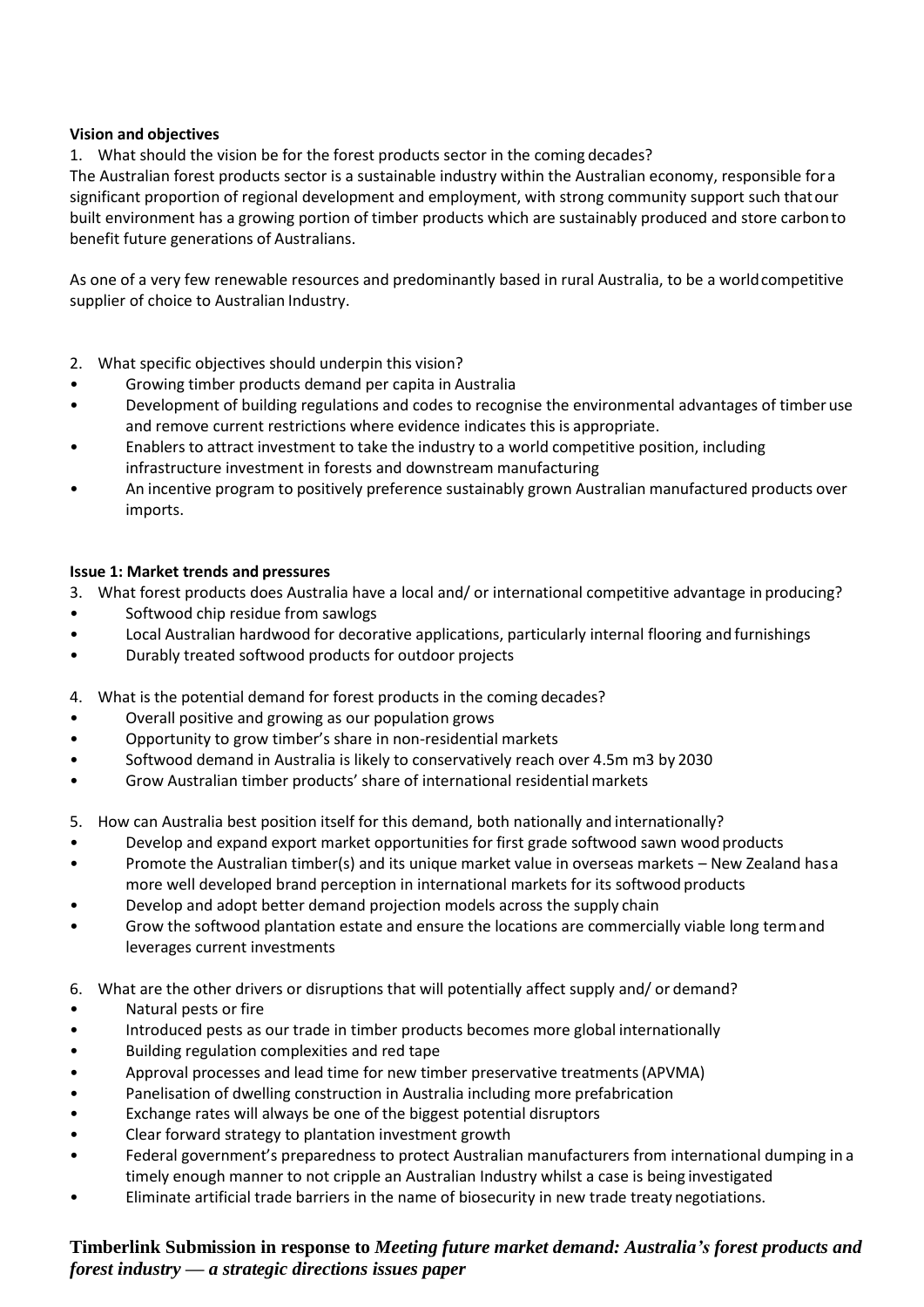• Ban use of high risk fumigants such as methyl bromide, and fund a structural adjustment processfor exporters reliant on such chemicals to transition to domestic markets, or different transformedproducts for export markets.

#### **Issue 2: Emerging uses and markets**

- 7. Which emerging forest products have the greatest potential for Australia?
- Bio-fuels
- Cellulose fibre products
- Timber products that have been modified to combat weathering and durability issues
- Reconstituted timber products that enable mass timber components for building
- 8. What are some of the barriers to the development and/ or uptake of these emerging forest productsin Australia?
- Domestic market size is a significant barrier in terms of new product development investment andmarket risk with respect to competitiveness and economies of scale compared to overseas productdevelopments
- Industry collaboration and innovation in business models
- Profitability of the industry needs to be more driven by innovation but whilst profitability has been atlow levels over the last decade and is very cyclical, it doesn't support longer term innovation investments
- Australian producers lack scale in the international context. This combined with small domestic market and remoteness from export markets makes development of new products and systems more difficult (for example, Cross Laminated Timber). Development of new products such as bio-fuels and cellulose products such as NCC requires significant scale even to adapt internationally available technologies, let alone develop new ones in Australia.
- Equal access with other industries to government support for new manufacturing opportunities.
- Equal renewable incentives acknowledging the multi benefits of wood energy over many competing renewables – base load power, sustainable, low community transmission infrastructure costs etc.

#### 9. What opportunities exist to better utilise wood resources?

- "Nose to tail" promotion with key end users and particularly consumers might be very worthwhile forour industry as we have a large value disparity between first grade softwood Sawnwood products and "downgrade" and besides seeking new product solutions for the downgrade, we also need consumersto appreciate the natural characteristics and defects of timber products and be motivated to create projects suitable for these "cuts" and grades.
- Tighter integration of supply chains. For example fibre quality measurements in the bush leading to better tailored log products; better use of density property data from sawmills with downstream processors suchas truss plants.
- Residues have significant latent value potential. They are often clean and uniform with well-knownproperties but, rather than feedstock for high value adding processes, they are more usually combusted forheat.
- Targeted funding for rural manufacturing initiatives.
- Recognise renewable energy credits for heat as well as power or liquid fuels.

#### **Issue 3: Forest resources**

10. What is required to ensure the plantation estate is able to meet future demand for forest products?

- Key issue is for industry is to aggregate and optimise plantation resources around key manufacturinghubs that have the capability to maintain or develop international competitive timber manufacturingmarkets.
- What role can public policy have to encourage this? Examples could be eliminate red tape around change in plantation species, targeted incentives for reafforestation in identified hubs.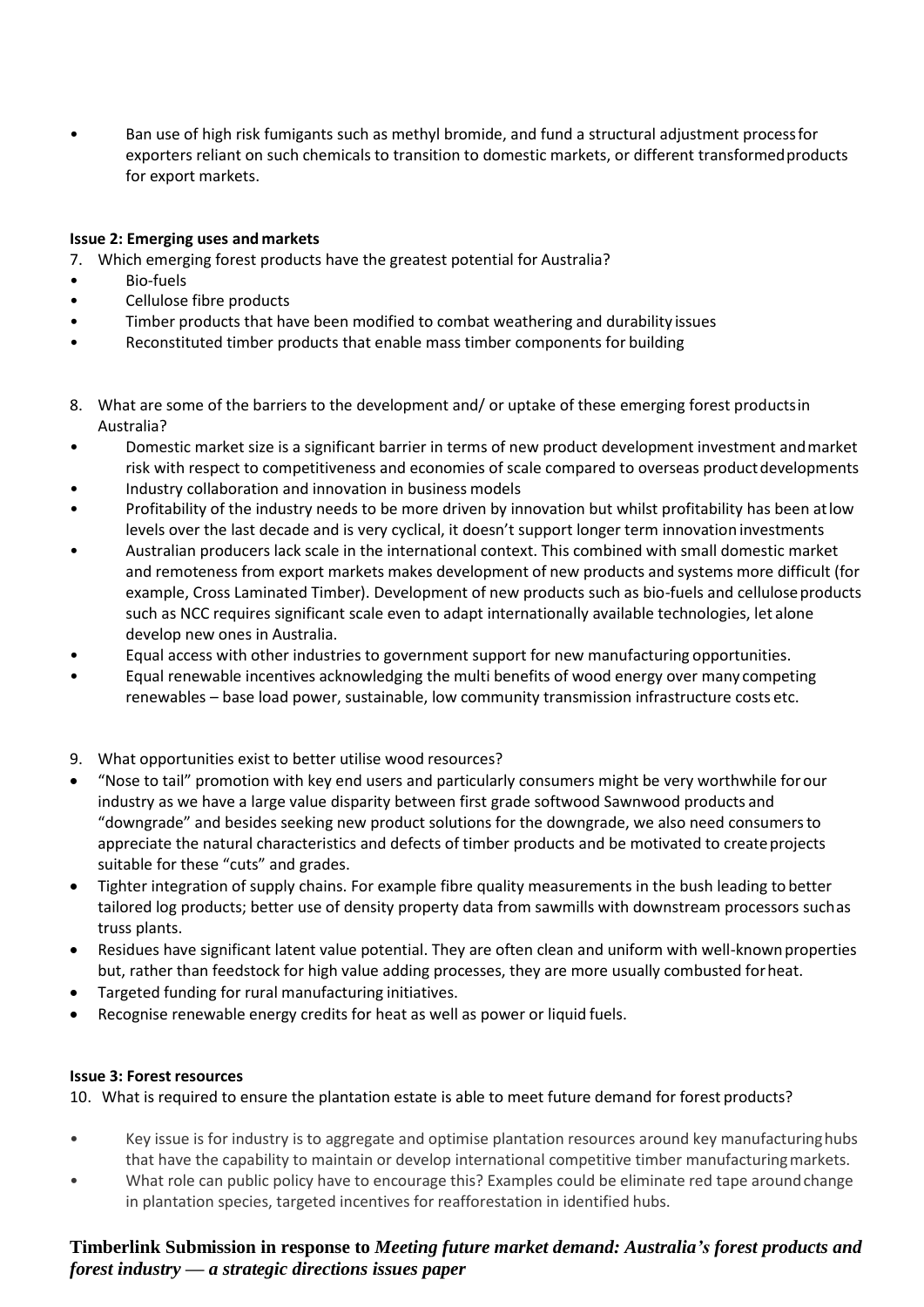- Eliminate the public policy discrimination between tree crops versus other agricultural crops. Eg why are plantations excluded from the carbon farming initiative incentives, why has federal government compulsorily acquired Australia's Kyoto compliant forest carbon assets and effectively nationalisedthem? For all those forest owners who established new plantation post 2000 in good faith in anticipation of additional environmental service benefits to accrue to the forest owner, this has only reinforced the folly and sovereign risk of growing trees in Australia. Governments need to consider direct action tofacilitate new forest development around regional manufacturing hubs, waiting for so called environmental markets to encourage growing commercial tree crops hasn't worked in the past, and have proven to be too subject to political and small interest group interference. The nature of politics means Governments will never get it right trying to keep all interest groups happy, but governments can help overcome discriminatory public policy by offsetting negative impacts in other ways, a recent good example wasthe SA forest water licensing designed to provide financial support and advantage to the irrigation sector, but resulted in a severe financial disadvantage to forest owners, this has been offset to a degree by SA government direct financial support to timber manufacturing investment which has generated positive flow on benefits to tree farmers.
- Better data on profile and quality of plantation estates
- Forest owners need to be more supply chain partners than just dictating release of sawlog parcels whenit suits and using log export as the leverage for value in the a short term traded market

11. What is required to ensure the native forest estate is able to meet future demand for forestproducts? No comment

12. What opportunities are there to increase wood supply from farm forestry, private native forestryand Indigenous owned and managed lands?

No comment

#### **Issue 4: Innovation, research and development**

- 13. What are the future research and development needs for Australia's forest products sector, and which of these needs are specific to strengths and opportunities in the Australian context?
- New, more competitive and more environmentally friendly preservative treatments for softwoodto enable growth in the outdoor construction segment
- Fire, noise, coating and durability solutions in residential and non-residential building markets to enable increased use of timber products and systems
- Matching of products potentially (or currently) available from plantation resources to innovative construction techniques to provide housing that meets future requirements at the lowest overall cost.
- New product development opportunities for Radiata pine heartwood which is either relatively lowvalue or destined for commodity packaging
- Softwood sawmilling in Australia is very different to the European and North American experience based on species and particular differences which dictate a different approach to all stages of the manufacturing process. A strong focus on intelligent adaptation of overseas research to local conditions isrequired.
- Supply chain innovation and R&D
- Not just focussed on product R&D
- Technologies to match resource from the forest through to highest net margin end use.
- Better residue utilisation
- 14. What are the current inhibitors to private sector investment in research, development and extensionand what role, if any, does the Australian Government potentially have in addressing these?
- Industry profitability and the high impost of "stay-in-business" capital investment along with business safety and process improvement investment makes innovation R&D investment very challengingfor Australian manufacturing businesses
- Tax incentives for eligible R&D activities and expenses are not well known or understood by individual companies to take advantage of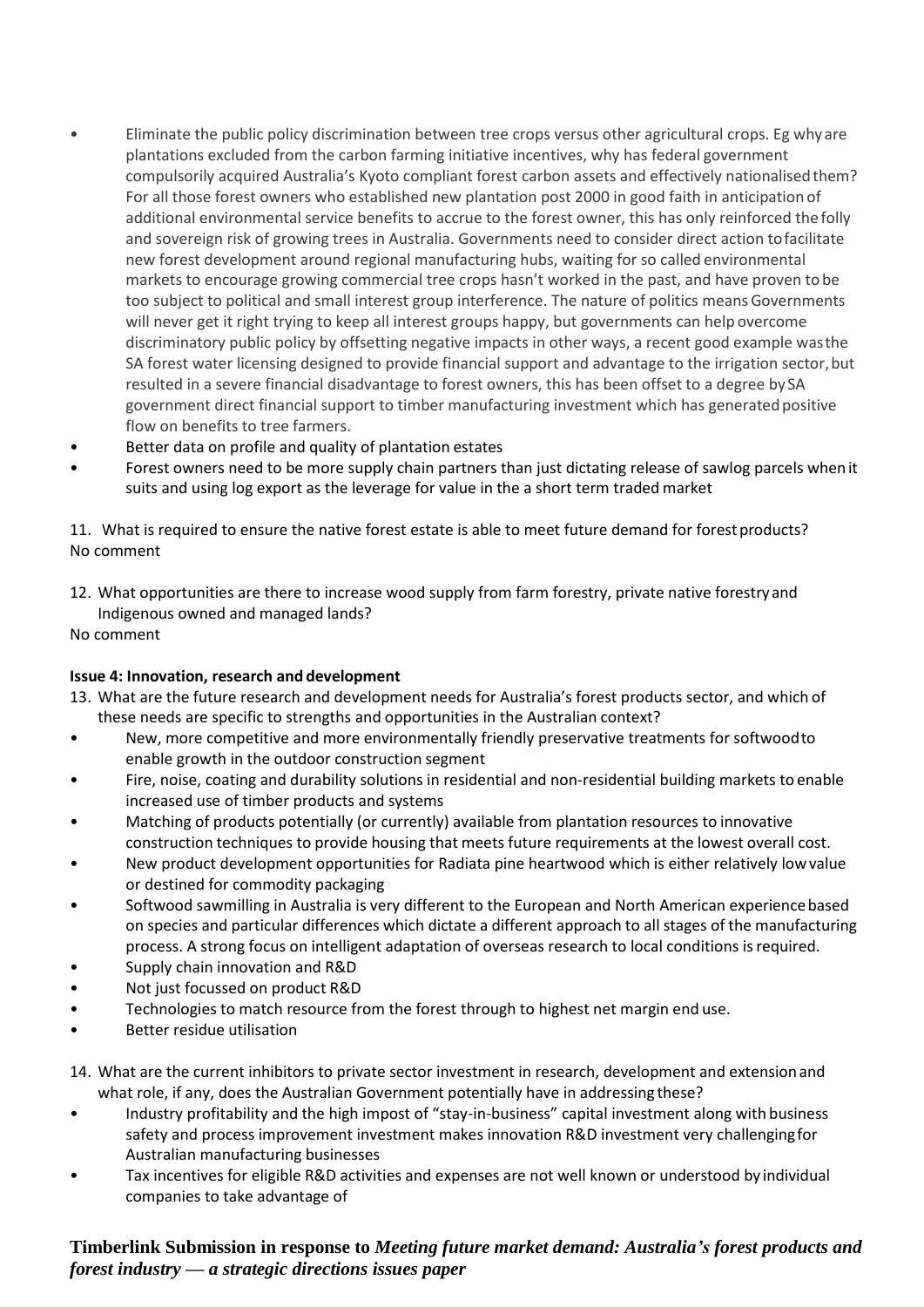- Investment time frames are up to 30 years for forestry (tree growing) investment
- Government matching funds of individual companies
- Accessing and dedicating suitably qualified and capable staff
- Due to company scale in the Australian industry, R&D quickly becomes very expensive when developing new equipment or even adapting international R&D.
- Give forest and timber sector equal access to dollar of dollar additional contributions to R&D funding. Funding should be merit based rather than politics based.
- We understand budgets and funds are not unlimited, but this should mean all industries get at leastsome access, rather than some winners and losers.
- Review R&D status and tax incentives
- Government purchasing policy around use of wood.

#### 15. How can the framework for coordinating Australian forestry research and development be strengthened?

- Use the current mechanisms and ensure ongoing good industry engagement with the R&D investments by the Forest & Wood Products of Australia organisation
- Create Centres of Excellence and engage key academics and researchers on a retainer basis
- Help fund research cadetships and PHD programs
- Impose a discipline on the industry of R&D prioritizing which is categorised as short, medium andlong term and ensure there is a sustainable mix within this

#### **Issue 5: Consumer and community engagement**

- 16. How can domestic and international consumers be better engaged on the environmental, economic andsocial credentials of Australian forest products?
- Promote the credentials of our products in-store at Point-Of-Sale where consumers, trades andbuilders are purchasing the products every day
- Put an Australian forest products information section onto the AFPA website this would at least be a reference for B2B export marketing activities for Australian companies. The FWPA website isn't able todo this as it represents imported product too.
- 17. How important are consumer awareness programs to the future prosperity of the sector?
- Consumer awareness and a desire to make good environmental decisions will be an ever increasingfactor. For our industry, giving consumers easy to digest, positive and accurate data to make informeddecision about timber product purchases will be vital.
- Learn from other industries that industry experts and personalities can drive public opinion anddrive government policy changes – e.g. Jamie Oliver's food revolution in school canteens. What could be our industry's version of this? The basis is to educate and make it fun to learn and potentially attract thenext generation's talent to our industry to work in.
- Healthy eating is always being promoted in terms of consumer awareness programs andgovernment takes an active positive promotional and educational role in this so why not be more forthrightin promoting healthy buildings?
- 18. Can forest certification be better leveraged to achieve stronger demand and better prices for Australian forest products and, if so, how?

The opportunity to lead with this was more than 10 years ago. It is now a ticket to the game so we just needto ensure forest certification is sitting behind our product marketing in a clear and reliable way.

#### **Issue 6: Strengthened regional approaches**

19. How could forest hubs better utilise resources and promote greater efficiencies and innovation? Due to the regional nature of much of our industry and coupled with the Australian challenges of geographic expanse and market size critical mass, we have no choice but to ensure high infrastructure investments arebeing made to support a collaboration of companies within a region.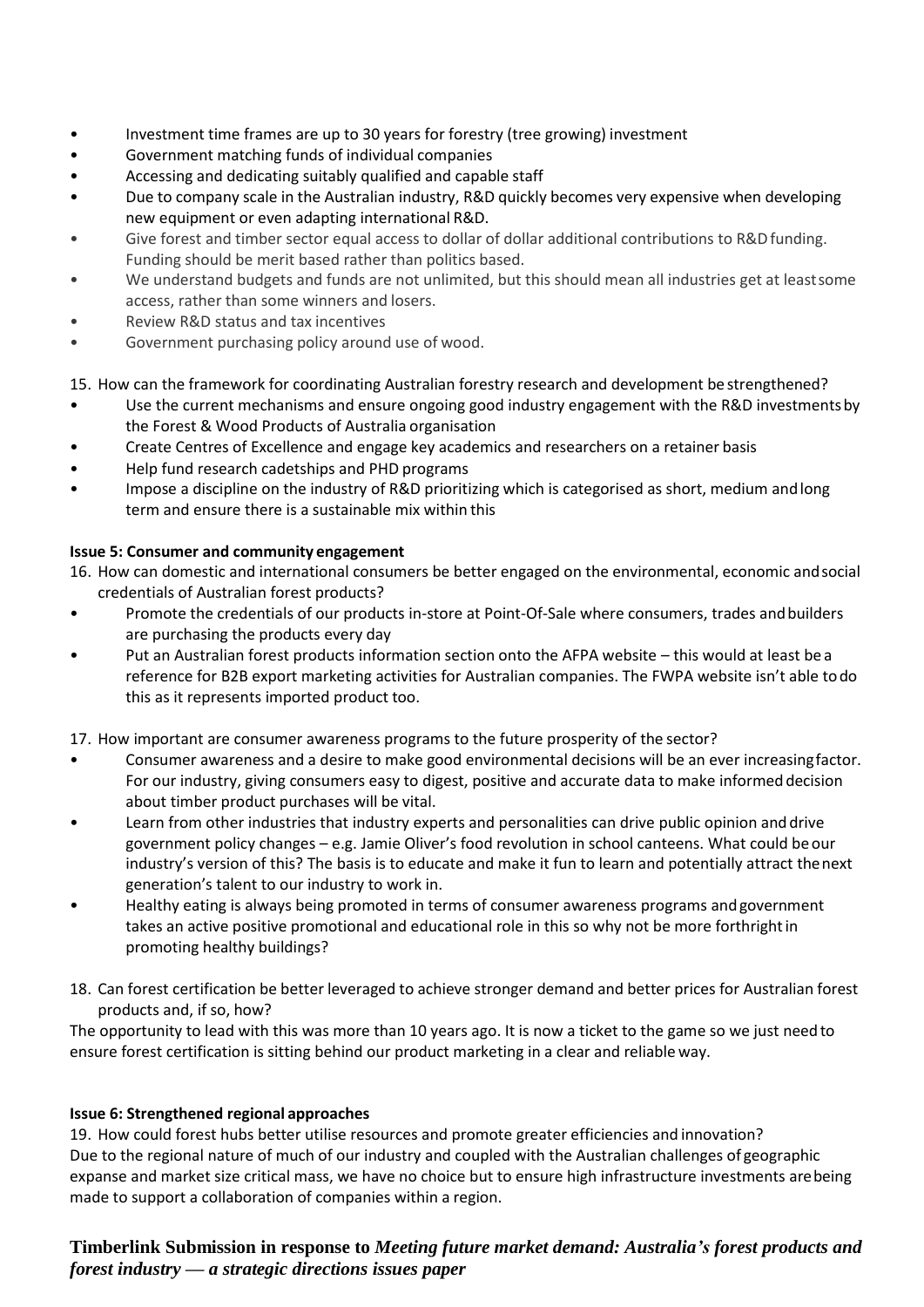Googling "Australian forest hubs" reveals some very disappointing results. There must be some thinking and activity in this area that could be better promoted and supported to provide case studies and inspiration toinitiate this approach.

A hub is more than the physical location of infrastructure, joint or otherwise, for an industry within aclose geographic region. It is a state of mind about joint success and collaboration.

Consider government support for seed funding of regional hub representative industry groups, to helpfacilitate cross industry and community engagement to manage the growing pains of successful industry transformation in regional areas, and identify and prioritize social and hard infrastructure requirements to support the expanding industries. Green Triangle region is a good example of a cross state borderhub.

20. What have been the barriers to the establishment and efficient operation of forestry hubs to date, andwhat might be the role of the Australian Government in addressing these?

Government support in providing study tours of other industries and how they have developed successful hubs would be valuable to our sector.

- 21. If additional forestry hubs are to be established, where would they best be located?
- From a total industry perspective, best location would be in proximity to the forests. Plantation pines growon approximate 30 year rotations and need specific land attributes to be viable. Processing assets are built ina couple of years and can go just about anywhere there's cheap land and basic infrastructure.
- From Timberlink's perspective, and given where our current infrastructure and assets are located, wewould support forestry hubs being located in Green Triangle South Australia and Northern Tasmania.

#### **Issue 7: Infrastructure**

- 22. What infrastructure will be required to respond to future demand for Australian forest products?
- More reliable and competitive coastal shipping and trans-state rail speed and efficiency of loadingand unloading these modes of transport would be an area for some R&D
- Large forest areas should feed large stem merchandising facilities so that optimum value decisions canbe made in log production. This requires roading and other infrastructure to suit very long and heavytrucks.
- Reliable communications infrastructure. These are data rich businesses with high demand forbandwidth.
- The incremental cost on long haul domestic freight routes (legs) means the local industry in many cases is not competitive with the importers. Infra-structure focused on addressing this local competitive disadvantage could be a key to our success as an industry able to supply product nationally. The legs of concern are: Tasto WA/Qld, SA to Qld/WA, Vic to WA/Qld. Tightly focused R&D that can support the aim to drive 30% plus of the cost out of the log leg transport.
- Improved access and application process surrounding higher productivity vehicles (HPV's). Essentially larger vehicles with increased capacity which equates to less heavy vehicles on road providing commercial, environment and road safety benefits.
- Current impediments exist in gaining approvals between states, councils and shires.
- Improvement to on road facilities and expansion of rest areas for heavy vehicle drivers.
- Eliminate cross state border impediments to licensing, permits etc. for heavy transport.
- Facilitate cross border transport infrastructure planning e.g. continued support of Green Trianglefreight action plan to implement recommendations.
- Ensure there is allocation of infrastructure funding to smaller rural projects, rather than only the major capital city rail/tunnel projects.
- Reduce the license, registration, fuel levy etc. fees for rural users who do not use the capital city infrastructure that such levies are designed around, or ensure that rural levies are redirected back to local rural areas.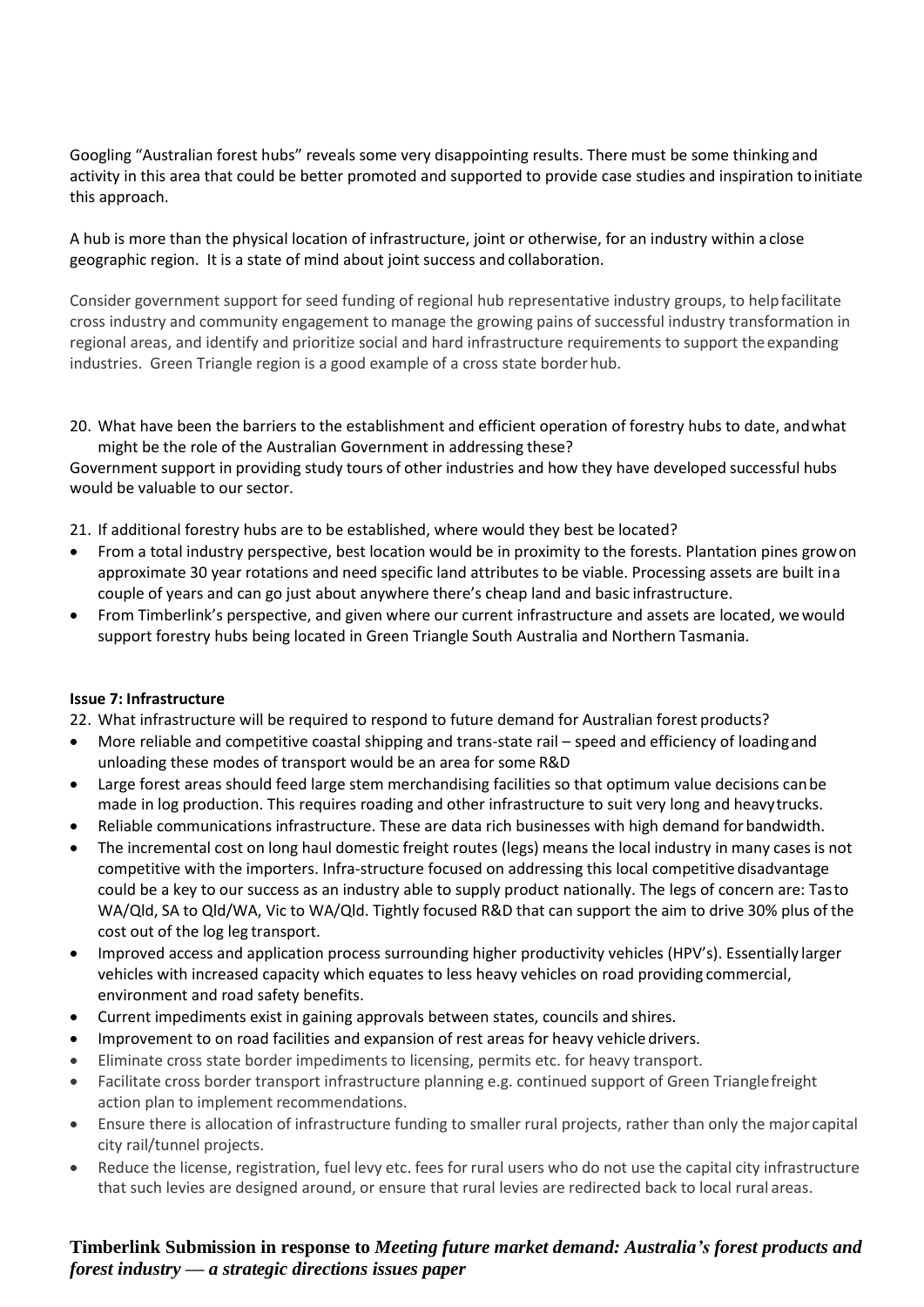23. What can be done to ensure better recognition and understanding of the sector's infrastructure needs? The industry could undertake some industry modelling in this area for projected future growth in demand and this would be one way of prompting the support infrastructure requirements in a more quantified and specific way. For example, if this country is to support approximately 4.5m m3 of softwood demand p.a. by 2030, how will this product be transported around the country from what ports and from what regional manufacturing hubs?

The modelling should be underpinned by developing a knowledge and understanding within the industry of how to influence and construct the business cases that drive the allocation of funding for the infrastructure needs.

#### **Issue 8: Industry skills and training**

24. What are the skills and training needs of the sector over the coming decades, and where are the current gaps? Like most manufacturing industries, the timber sawmilling industry is moving from having high needsfor mechanical process engineers to more combined skills with computer engineering.

The change within our industry over next 10-20 years will move significantly to highly skilled people in areasof technology specifically wood technology and optimisation, automation and engineering andmechanical/electrical, environmental and compliance.

Some would say that the forest sector is concentrated enough in some parts of the supply chain for the larger companies to look after their own training needs. For the large to mid-size companies, the question might be how to make it easy to train in-house, or interface with generic training providers or accredited providers, eliminating red tape that results in any doubling up, particularly in compliance-based training.

#### Other considerations would include:

As the industry moves from selling "commodity" products to systems and solutions, sales and marketing personnel may need more engineering skills.

Job categories and grades need to become more flexible and recognise the expectation over time to achieve more with less. The benefit here should be the multi-skills of operators on the manufacturingline.

Attracting quality personnel with varied industry experience in marketing, supply chain and sales will also helplift the profile and performance of the industry.

The industry needs to find creative ways of upskilling and flexing our labour input so that where there are cyclical impacts on company returns that the industry can sustain through these cycles without having to "moth ball" total operations.

All of the above developments may also occur with the challenge of the industry's employment in regional nonmetro locations for some key personnel.

Another key gap would probably be diversity in terms of gender, age, cultural and professional backgrounds. It would advantageous if individual companies were willing to share key learnings on this.

Key to developing market pull-through is development of a skilled and passion cohort of timberfocussed structural engineers, architects and specifiers.

Also, there is an issue in the recruitment and retention of heavy vehicle drivers. The transport industry hasan ageing workforce with an average age of 43. There needs to be a greater focus on making the transport industry a more attractive option for existing and future generations.